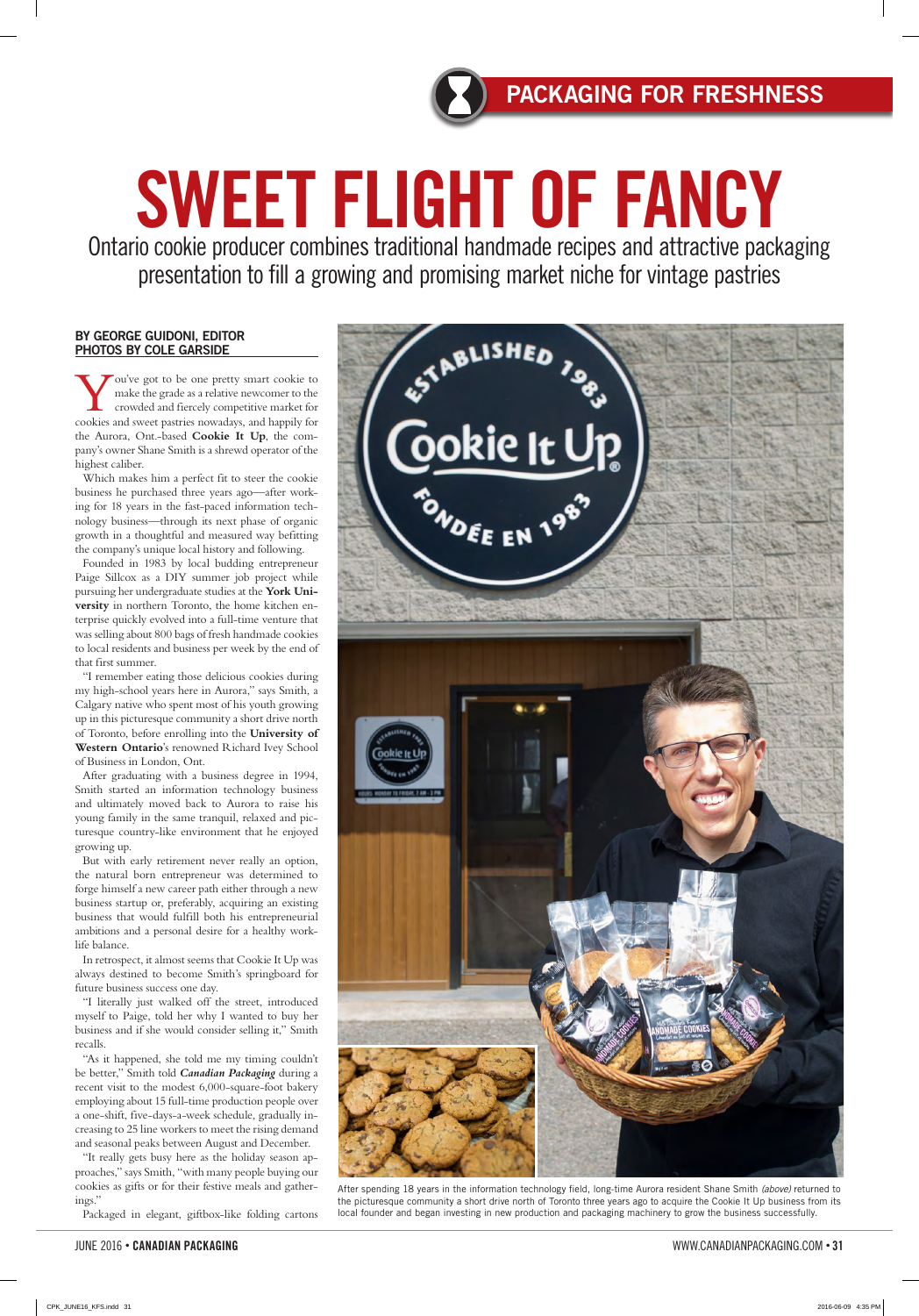## 32 • WWW.CANADIANPACKAGING.COM CANADIAN PACKAGING • JUNE 2016

supplied by the **Lindsay Paper Box Company** and designed by Toronto-based branding services provider **Slingshot**, the company's 170-gram and 154-gram packages of nut-free, kosher-certified cookies and mini-shortbreads come in over a dozen enticing flavors—including *Chocolate Shortbread, Chocolate Chip, Coconut Cranberry Crisp, Salted Caramel Crunch* and *gluten-free Chocolate Chip* and *Blueberry* recipes—currently retailing at leading grocery chains such as **Longo's**,

**Metro**, **Whole Foods Market** and **Sobey's** across Ontario, as well as at a number of local independent supermarkets and shops.

Made with fresh, natural ingredients and using no preservatives whatsoever, the buttery premium-priced treats made at the nut-free Aurora facility are amongst "the more expensive cookies you'll find on a supermarket shelf," Smith acknowledges, "but they are also the only truly handmade cookies you will find there.

"We're not trying to compete with the Oreos of the world," Smith says. "That will never be our goal in this business.

"Our objective is to give people a special moment of wholesome, handmade indulgence that simply cannot be recreated in a mass production environment," says Smith, noting that each single cookie formed, shaped

he states, "we'll remain happy to offer them the same handmade quality and taste that attracted them in the first place."

and put into the plant's oven is uniquely different from all the other cookies—much like snowflakes.

"That's all part of the charm," he states.

"We only use butter and other high-quality, locally sourced ingredients in our recipes," Smith points out.

"We are happy with the unique niche we have found for ourselves in the cookie product category," Smith says, "and we are definitely working all the time to grow that niche, but it will never be done at the ex-

pense of our product purity or authenticity. "That really is our calling card and key selling point for our customers."

While the patient and time-consuming process is admittedly the antithesis of efficient process automation, the Aurora bakery still manages to produce millions of cookies per year, according to Smith, enabling it to market about 15 different SKUs (stock-keeping units) and to do some private-label work as well.

"It's a bit of a Catch-22 for us in a sense that although we would like to speed up the process to increase our volumes," Smith relates, "we must be careful in how we go about it so that our cookies remain truly special. "As long as there are enough customers and consumers in the market to support us in what we do to maintain Cookie It Up as a viable commercial business,"

Smith cites the company's thriving business with the Toronto-headquartered **Porter Airlines** as a textbook example of such marketplace reciprocity.

Operating out of the Billy Bishop City of Toronto airport on the city's lakefront, the regional airline has built its growing business over the years by offering a more convenient and direct option for both business and leisure travellers to reach other important city airports in Chicago, New York, Boston, Montreal and elsewhere across Ontario without the stressful grind of big crowds and long lineups found at larger international airports handling thousands of daily incoming and outbound flights. As a fairly uncommon gesture of gratitude for customer loyalty, Porter Airlines also offers all its travelers free single-serving packs of cookies and shortbreads both at its departure lounges in-flight—all of them lovingly made and carefully packaged at the Cookie It Up plant in Aurora.

"We have now been serving Porter Airlines for about five years," says Smith, adding the Porter Airlines business accounts for a substantial portion of the

## PACKAGING FOR FRESHNESS



A machine operator manually places freshly-baked cookies onto the infeed conveyor track of the new Sleek 50 Wrapper flowwrapping machine manufactured by Paxiom.



Installed at the Cookie It Up bakery in Aurora in early May of this year, the model Sleek 50 Wrapper horizontal flowwrapper from Paxiom is controlled via a user-friendly PLC touchscreen interface *(inset)* to enable the plant to produce more than 50 single-serving pouches of freshly-baked cookies per minute in smooth-running, low-noise process.



All of the Sleek Wrapper flowwrapping machines manufactured by Paxiom feature sanitary stainless-steel surfaces to meet all stringent requirements for food safety.



The servo-driven model Sleek 50 Wrapper installed at the Cookie It Up facility features a self-centering film holder, automatic film registration, and optional gas-flushing capabilities to ensure that each single-serving package of cookies or shortbreads shipped to Porter Airlines retains the fresh taste and texture right up to the moment of consumption.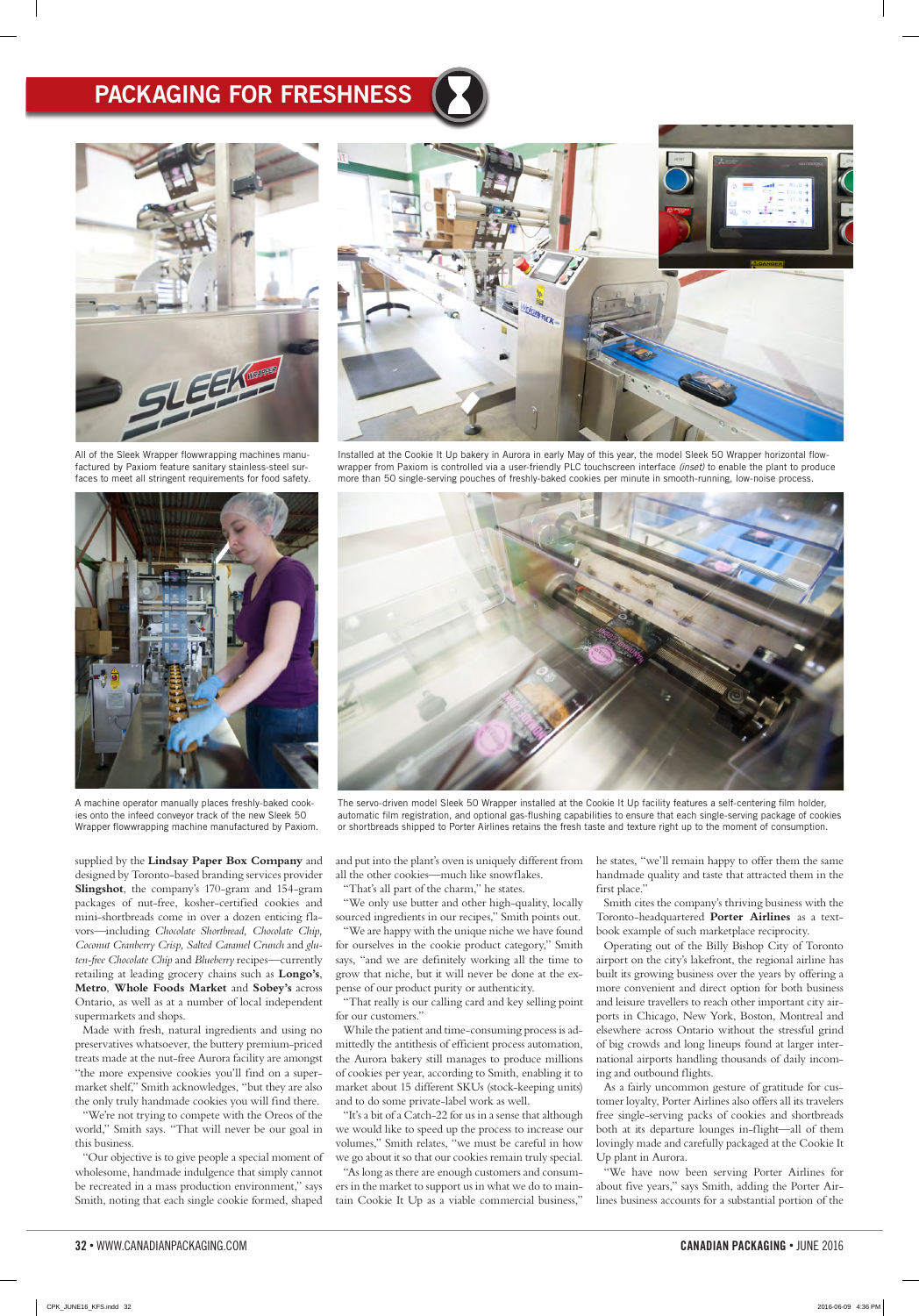## PACKAGING FOR FRESHNESS

## **Clean, safe conveying**



Designed for maximum available production time and operating convenience, the new modular belt conveyor in stainless steel is robust, safe and easy to clean. The standardized design and modularity make changes of the production line easy. It's the smart, long-term investment in your bottom line and your operators!

flexlink.com



CPKG\_Flexlink\_May.indd 1 WLX\_Canadien Packaging\_85x381\_update.indd 1 2016-05-04 15:40:56 2016-05-04 10:36 AM

plant's total output over the course of a year.

The far-flung market exposure and word-of-mouth acclaim that the Cookie It Up brands earned from being sampled by thousands of grateful daily travelers has been wonderful, Smith contends.

"It really blows me away to see so many emails from people in faraway places, nowhere near our geographic reach, praising our cookies as the best they ever had," Smith relates.

"It's incredibly generous that people take the time to send us a note about how our cookies made their travel a more pleasant experience," says Smith.

"Quite often they will ask where they can buy our cookies. Unfortunately, in many cases we can't accommodate them because they're just too far away," he sighs, "but we are looking at the different ways we can extend our distribution, including exporting some of our products to some select U.S. markets."

If and when that happens, there is a good chance that Cookie It Up may have to find somewhat larger home premises to boost its production volumes, but in the short-term, Smith feels the existing facility can still handle the current growing demand, as long as it continues to invest in productivity-enhancing equipment and technologies.

Since assuming the company's ownership, Smith has upgraded the plant's processing capabilities with installation of a state-of-the-art commercial oven manufactured by **Baxter Manufacturing**, a division

of multinational machinery group **ITW (Illinois Tool Works) Inc.**, as well as a fully-automatic rotary mixer made by commercial kitchen equipment specialists **Hobart Corporation**, also an ITW subsidiary.

To boost the packaging side of the equation, Smith recently purchased a brand new horizontal flowwrapping machine provided by **WeighPack Systems Inc.** and **Paxiom Group**, who jointly operate a network of manufacturing facilities in Montreal, Toronto, Las Vegas and Miami.

Installed at the Aurora plant in early May, the shiny new *Sleek 50 Wrapper* horizontal flowwrapping system is currently used to package the aforementioned Porter Airlines treats into the single-serving 30-gram plastic pouches supplied in rollstock by the Innisfill, Ont.-based flexible packaging converter **Tempo Plastics**, which also supplies Cookie It Up with the cellophane bags inserted into the retail folding-carton packages.

Featuring three servo drives, a stainless-steel frame and floor stand, a user-friendly color PLC touchscreen control interface, a self-centering film holder and automatic film registration, the *Sleek 50 Wrapper* machine at the Aurora plant can also be equipped with gas-flushing capabilities.

For the most part, though, the handmade cookies baked at the Aurora plant require no gas-flushing, according to Smith, since they deliver a decent product



Designed by Slingshot and printed by Lindsay Paper Box, the folding-carton packs all feature a black-and-white photograph of a historic Aurora sight on the side panel.



Packaged in pre-printed pouches supplied in rollstock by Tempo Plastics, the single-serving cookies are served to travelers at no charge at all the Porter Airlines flights.

The Cookie It Up bakery in Aurora makes extensive use of high-strength, high-quality corrugated shipping cartons, supplied by venerable Toronto-headquartered corrugated packaging producer Atlantic Packaging Products Limited, to deliver its delicate handmade products to the retail customers in prime condition with no breakage or crumbling.

### JUNE 2016 • CANADIAN PACKAGING WWW.CANADIANPACKAGING.COM • 33



a coesia company

### coesia companies

ACMA - CIMA - CITUS KALIX - FLEXLINK ADMV - G.D - GDM - HAPA - IPI - NORDEN R.A JONES - SACMO - SASIB - VOLPAK

FOR MORE INFORMATION CIRCLE **122**